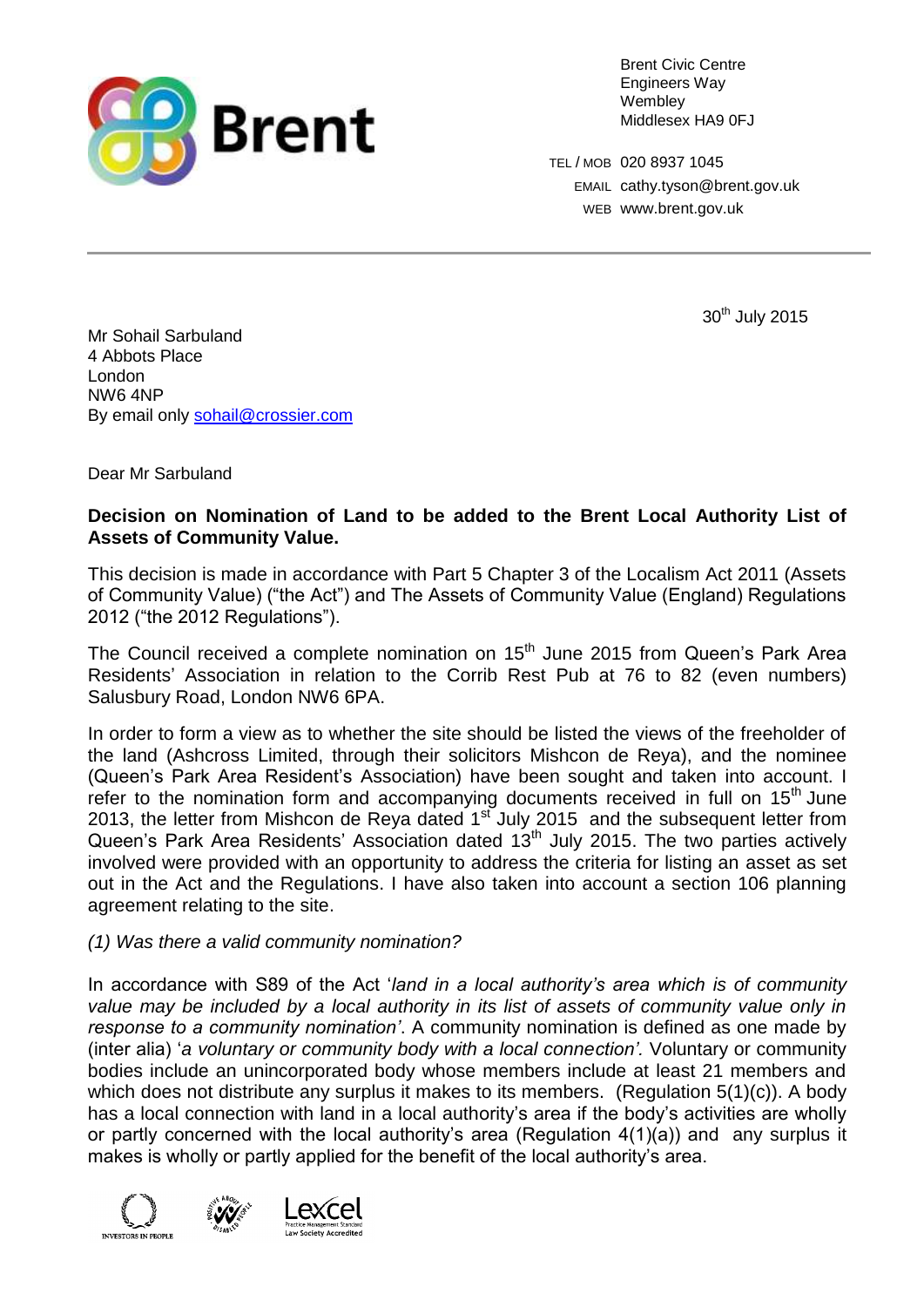This nomination is made by Queen's Park Area Residents' Association. The group confirms it is an unincorporated body whose members include at least 21 members and that it does not distribute any surplus it makes to its members. The nomination form provides that "Our constitution clearly states that our mission is to continuously strive to make Queen's Park a wonderful place to live, work and bring up a family. We work with a variety of "local partners" – Churches, Schools, Brent Council – Queen's Park Area and to continuously improve the environment and the opportunities to come together as a community". It is not disputed that the Queen's Park Area Residents' Association is entitled to make the nomination and the Council is satisfied that this group is a body which is able to make the nomination.

Regulation 6 sets out the content required in a community nomination. It is not disputed that those requirements are met. The nominated land, namely, 'the Corrib Rest pub' is described in the nomination form and delineated on a plan accompanying the form. The Council is satisfied having regard to the nomination documentation that regulation 6 (a) is met and that the land is that land known as The Corrib Rest Pub, 76-82 (even numbers) Salusbury Road, London NW6 6PA.

## *(2) Is the Land of Community Value?*

In accordance with Section 90 of the Act if a local authority receives a community nomination the Council must consider the nomination. The Council must accept the nomination if the land nominated is in the local authority's area and is of community value. The Corrib Rest Pub is situated in the London Borough of Brent and the land does not fall within land exempt from the legislation (Schedule 1 of the Regulations).

The criteria to be applied by the Council in deciding whether the Pub is of community value is set out in Section 88 which provides

## *88 Land of community value*

*(1) For the purposes of this Chapter but subject to regulations under subsection (3), a building or other land in a local authority's area is land of community value if in the opinion of the authority:-*

*(a) an actual current use of the building or other land that is not an ancillary use furthers the social wellbeing or social interests of the local community, and*

*(b) it is realistic to think that there can continue to be non-ancillary use of the building or other land which will further (whether or not in the same way) the social wellbeing or social interests of the local community.*

*(2) For the purposes of this Chapter but subject to regulations under subsection (3), a building or other land in a local authority's area that is not land of community value as a result of subsection (1) is land of community value if in the opinion of the local authority—*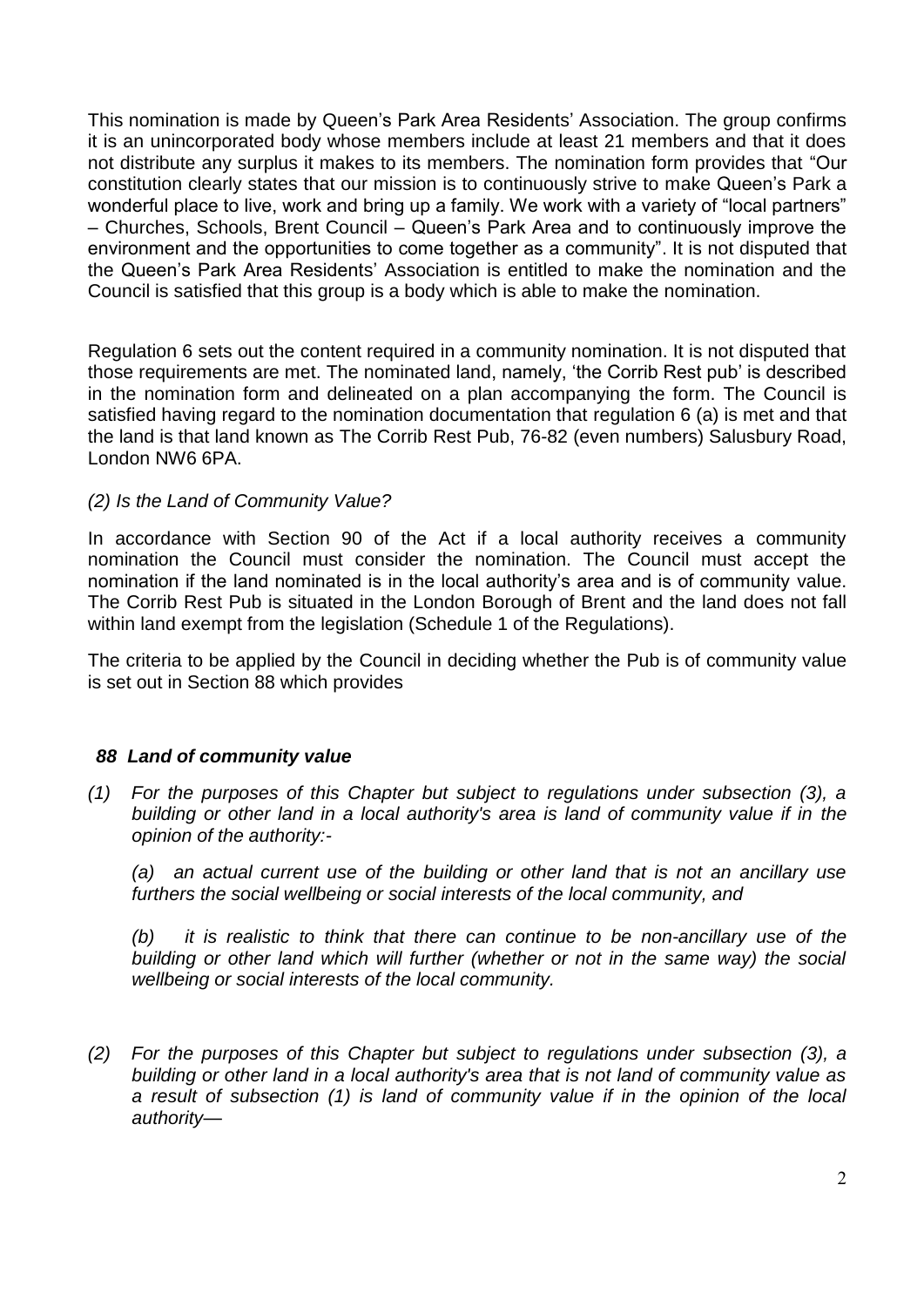*(a) there is a time in the recent past when an actual use of the building or other land that was not an ancillary use furthered the social wellbeing or interests of the local community, and*

*(b) it is realistic to think that there is a time in the next five years when there could be non-ancillary use of the building or other land that would further (whether or not in the same way as before) the social wellbeing or social interests of the local community*.

Section 88(6) provides that *''social interests" includes (in particular) each of the following— (a)cultural interests; (b)recreational interests; (c)sporting interests*;

On the information and evidence I have carefully considered, I am of the opinion that both limbs of S88(2) have been met and that this nomination should succeed. The Corrib Rest Pub has strong credentials as an asset of community value. The building has been used as a community pub for many years. In addition, various community activities (e.g. meetings of various local groups and activities such as dancing etc.) have taken place within the building.

## *(a) Section 88(2)(a) – actual use of the building in the recent past*

This nomination is correctly stated to be based on the actual use of the building in the recent past as currently it is closed and re-development plans are afoot. According to the nomination: "The Corrib Rest Pub has for many years had a community use. In addition to the pub which has been a meeting place for local people, there is an upstairs room that has been used for classes – Irish Dancing, Salsa being the most recent uses. The classes have been attended by local families plus people who work in the area. The upstairs room was also regularly rented out for local wedding, christening and similar family parties".

In their subsequent letter the Association amplified their reasons for making the nomination. In particular, they asked the Council to consider a section 106 agreement dated 11 December 2000 and emphasized the community use of the pub and the link between the use of the pub and the function room.

Mishcon de Reya submit that the Corrib Rest Pub was just like any other pub and that "there must be something over and above this for the test to be made out". I cannot accept this submission because it amounts to an attempt to put a gloss on the statutory language. If it can be demonstrated that the actual and main use of a building is no more than an ordinary pub and that use furthered the social wellbeing or social interests of the local community, nothing more is required is satisfy the test in S82(2)(a). A pub like the Corrib Rest (i.e. its location, history and use) will often be a strong candidate for a listing.

On the facts of this particular case, I am of the opinion that the information submitted in support of the nomination, including the reliance placed on the s106 agreement, satisfies S88(2)(a).

It is clear that the Corrib Rest Pub was intended to be a valued community facility and its actual use in the past lived up to that expectation.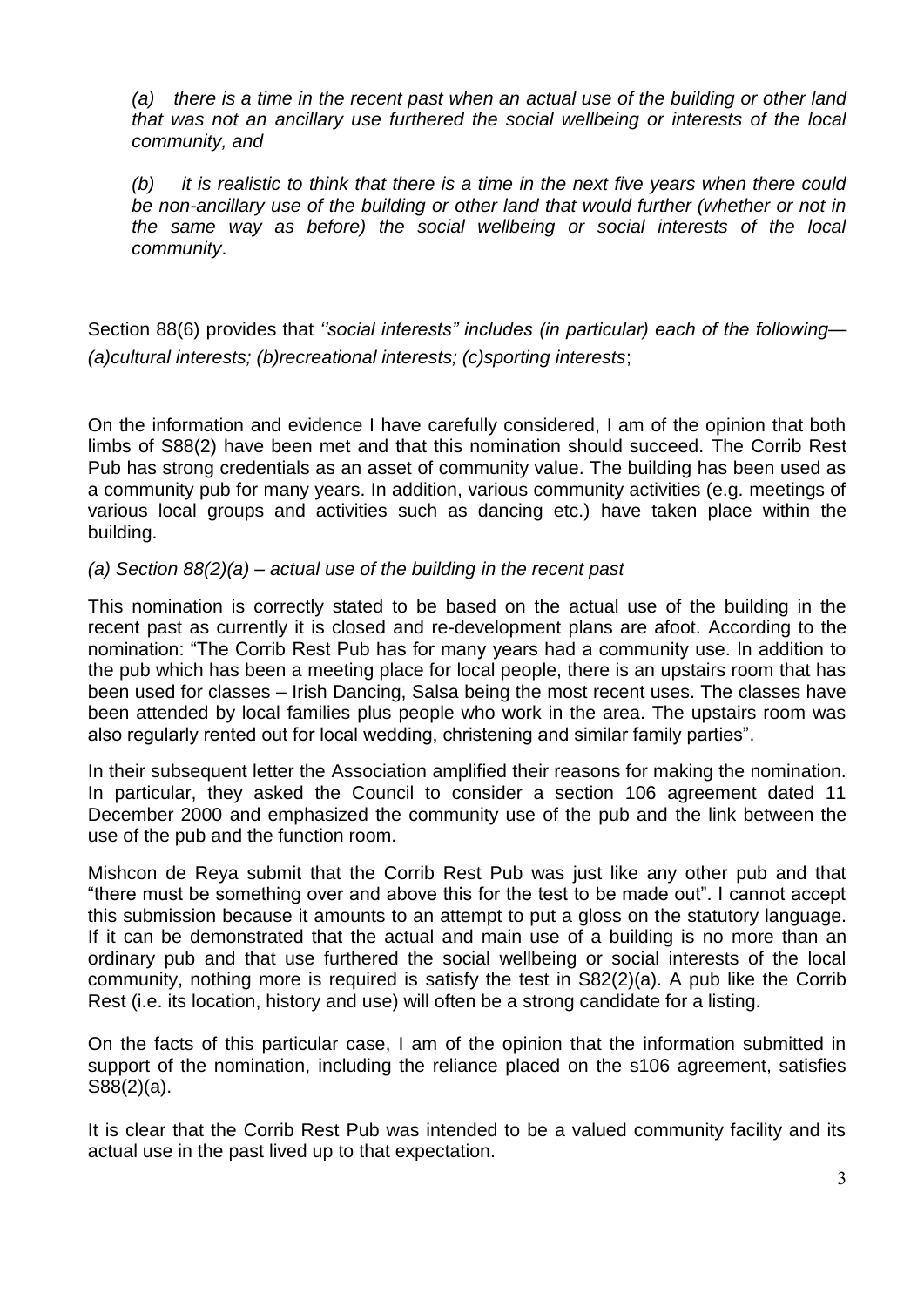For the same reasons, I have no hesitation in rejecting the submission that the various functions that took place in the upstairs room were no different from any pub with a function room.

Mishcon de Reya also argue that, in any event, the use of the first floor was only ancillary to the main operation of the building. This argument is misconceived. If anything, it militates in favour of the listing. It establishes a strong link between the pub and the activities the function room was used for. It demonstrates that the actual and main use of the function room also furthered the social wellbeing and social interests of the local community. Just because the function room had to be used ancillary to the pub does not mean that its use is ancillary for the purposes of S88(2)(a).

*(b)Section 88(2)(b) Is it realistic to think that there can continue to be non-ancillary use?*

In respect of the second limb of the test, I believe it is realistic that in the next five years there could be non-ancillary use of the same building that would further (whether or not in the same way as before) the social wellbeing of social interests of the local community.

Bearing in mind that any future use of the building need not further the social wellbeing or social interests of the local community in the same way as before, this remains a realistic possibility on the facts. At this formative stage in the Pub's redevelopment process, and especially having regard to the fact that any different use has not been settled or approved yet, to suggest otherwise is not convincing.

If, in the future, there is a material change of circumstances, such that the council no longer considers the building to be of community value, the council can and indeed is required to remove the listing.

The Council is satisfied that the nomination made by the community body falls within Section 90(3) and under section 90(4) the Council is therefore required to enter the land as nominated on the Council's list of assets of community value.

In accordance with Section 91 of the Act the Council hereby gives notice of the inclusion of the land owned by Ashcross Limited and known as the Corrib Rest Pub at 76 to 82 (even numbers) Salusbury Road, London on the Local Authority's list of Assets of Community Value.

The consequences for the land and for Ashcross Limited as owners of the land of the inclusion of the land on the list of assets of community value are that

i) The land will remain on the list of assets of community value for a period of 5 years unless the criteria for listing are found to no longer exist during an earlier review.